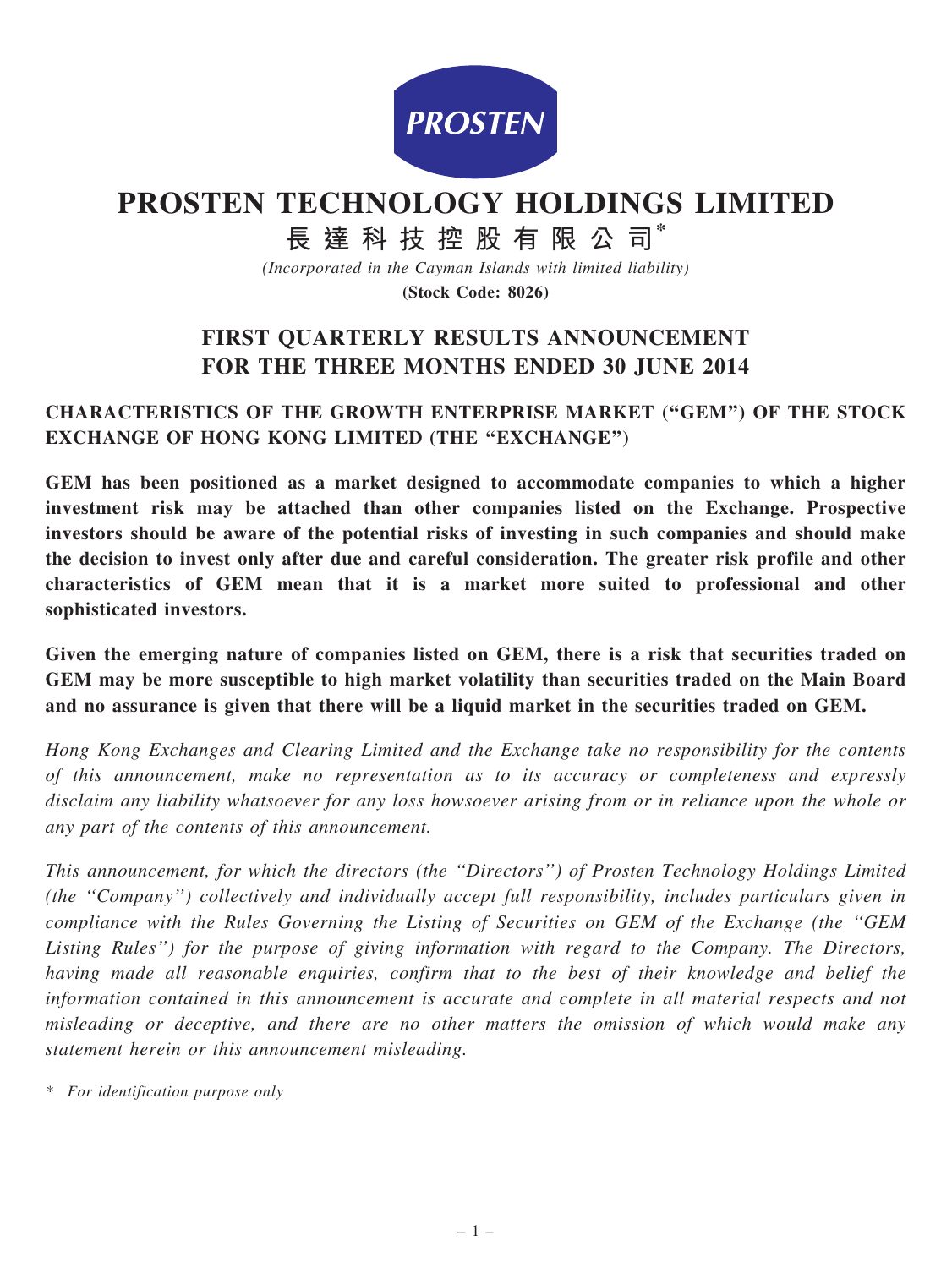## **HIGHLIGHTS**

- Revenue of the Group for the three months ended 30 June 2014 amounted to about HK\$2.4 million, representing a 75% decrease as compared to the corresponding period in the previous financial year.
- . The Group's gross profit for the three months ended 30 June 2014 was about HK\$1.5 million, decreased by about HK\$3.5 million compared with the same period of last year.
- . Loss attributable to equity holders of the Company for the three months ended 30 June 2014 amounted to about HK\$10.7 million, which represented an increase in loss of about HK\$2.8 million compared with the three months ended 30 June 2013.
- . The Board does not recommend the payment of any interim dividend for the three months ended 30 June 2014.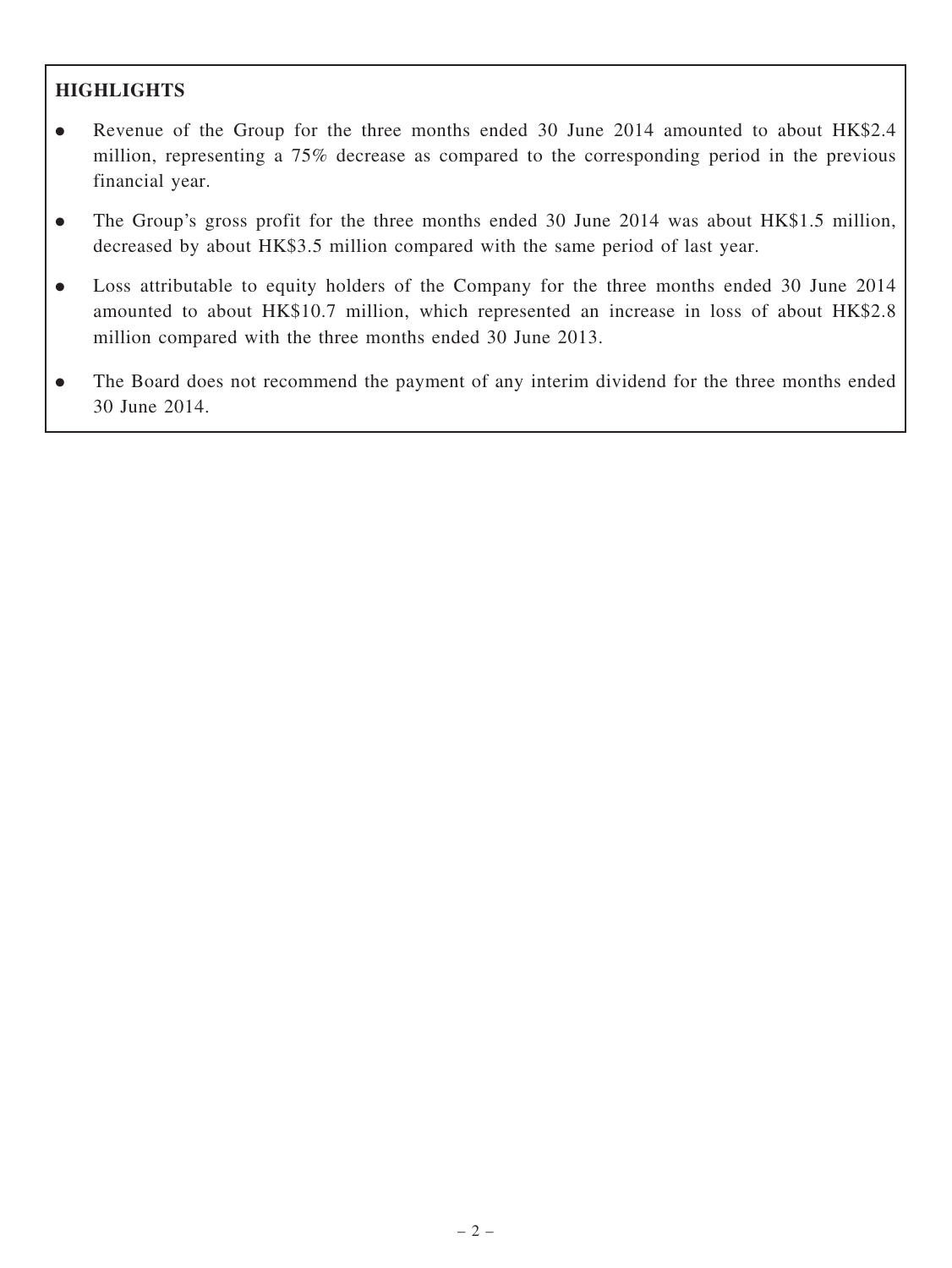# UNAUDITED CONSOLIDATED RESULTS

The board of Directors (the ''Board'') of the Company is pleased to announce the unaudited consolidated results of the Company and its subsidiaries (the ''Group'') for the three months ended 30 June 2014 together with the comparative unaudited figures for the three months ended 30 June 2013 as follows:

|                                                                                                                                                           |                |                  | Three months ended 30 June |  |  |
|-----------------------------------------------------------------------------------------------------------------------------------------------------------|----------------|------------------|----------------------------|--|--|
|                                                                                                                                                           |                | 2014             | 2013                       |  |  |
|                                                                                                                                                           | <b>Notes</b>   | <b>HK\$'000</b>  | HK\$'000                   |  |  |
|                                                                                                                                                           |                | (Unaudited)      | (Unaudited)                |  |  |
| Revenue                                                                                                                                                   | $\overline{2}$ | 2,400            | 9,512                      |  |  |
| Cost of sales                                                                                                                                             |                | (939)            | (4, 492)                   |  |  |
| Gross profit                                                                                                                                              |                | 1,461            | 5,020                      |  |  |
| Other income and gains                                                                                                                                    |                | 126              | 249                        |  |  |
| Selling expenses                                                                                                                                          |                | (866)            | (3,284)                    |  |  |
| Administrative expenses                                                                                                                                   |                | (10, 453)        | (8,916)                    |  |  |
| Other expenses                                                                                                                                            |                | (999)            | (923)                      |  |  |
| Finance costs                                                                                                                                             |                | (10)             | (81)                       |  |  |
| Loss before tax                                                                                                                                           |                | (10, 741)        | (7,935)                    |  |  |
| Income tax expense                                                                                                                                        | $\mathfrak{Z}$ |                  |                            |  |  |
| Loss for the period attributable to equity holders<br>of the Company                                                                                      |                | (10, 741)        | (7,935)                    |  |  |
| Other comprehensive income:<br>Item that may be reclassified subsequently to profit or loss:<br>Exchange differences on translation of foreign operations |                |                  | 515                        |  |  |
| Total comprehensive expense for the period attributable<br>to equity holders of the Company                                                               |                | (10, 741)        | (7, 420)                   |  |  |
| Loss per share attributable to equity holders<br>of the Company                                                                                           | $\overline{4}$ |                  |                            |  |  |
| <b>Basic</b>                                                                                                                                              |                | $HK(1.40)$ cents | $HK(1.05)$ cents           |  |  |
| Diluted                                                                                                                                                   |                | N/A              | N/A                        |  |  |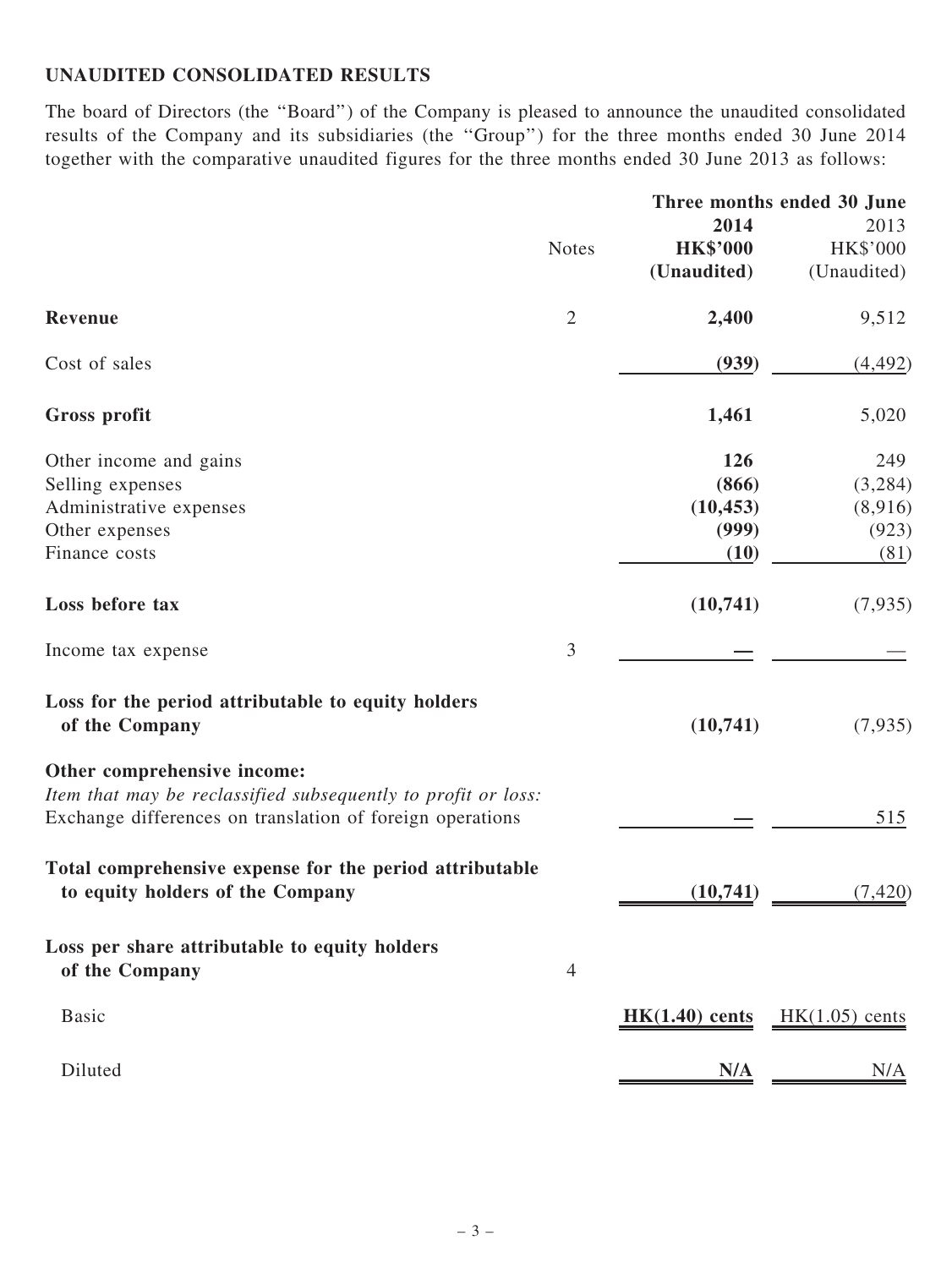Notes:

#### 1. Basis of Preparation

The Group's unaudited consolidated results have been prepared in accordance with Hong Kong Financial Reporting Standards (''HKFRSs'') (which include all individual Hong Kong Financial Reporting Standards, Hong Kong Accounting Standards and Interpretations) issued by the Hong Kong Institute of Certified Public Accountants and accounting principles generally accepted in Hong Kong. In addition, the unaudited consolidated results include applicable disclosures required by the GEM Listing Rules. The measurement basis used in the preparation of the unaudited consolidated results is the historical cost convention, except for the investment property which has been measured at fair value. These unaudited consolidated results are presented in Hong Kong dollars and all values are rounded to the nearest thousand except when otherwise indicated.

The accounting policies applied in the preparation of the unaudited consolidated results are consistent with those adopted in the preparation of the annual consolidated financial statements of the Group for the year ended 31 March 2014, except that the Group has adopted a number of new or revised HKFRSs, which are newly effective for the period under review. The adoption of these new or revised HKFRSs had no significant effect on the financial results of the current period. Accordingly, no significant change in accounting policies and no prior period adjustment is required.

The Group has not applied or early adopted the new or revised HKFRSs (including their consequential amendments) which are relevant to the Group that have been issued but are not yet effective in the preparation of these unaudited consolidated results. The Group is currently assessing the impact of these new or revised HKFRSs upon initial application but is not yet in a position to state whether these new or revised HKFRSs would have any significant impact on its results of operations and financial position. It is anticipated that all of the pronouncements will be adopted in the Group's accounting policy in the accounting periods when they first become effective.

The unaudited consolidated results have been reviewed by the audit committee of the Company (''Audit Committee'').

#### 2. Revenue

Revenue, which is also the Group's turnover, represents the net invoiced value of services rendered during the periods.

#### 3. Income Tax Expense

Hong Kong profits tax has not been provided as the Group did not generate any assessable profits arising in Hong Kong during the three months ended 30 June 2014 (three months ended 30 June 2013: nil). Taxes on profits assessable elsewhere have been calculated at the rates of tax prevailing in the countries or jurisdictions in which the Group operates.

|                                               | Three months ended 30 June |             |  |
|-----------------------------------------------|----------------------------|-------------|--|
|                                               | 2014                       | 2013        |  |
|                                               | <b>HK\$'000</b>            | HK\$'000    |  |
|                                               | (Unaudited)                | (Unaudited) |  |
| Deferred and total tax expense for the period |                            |             |  |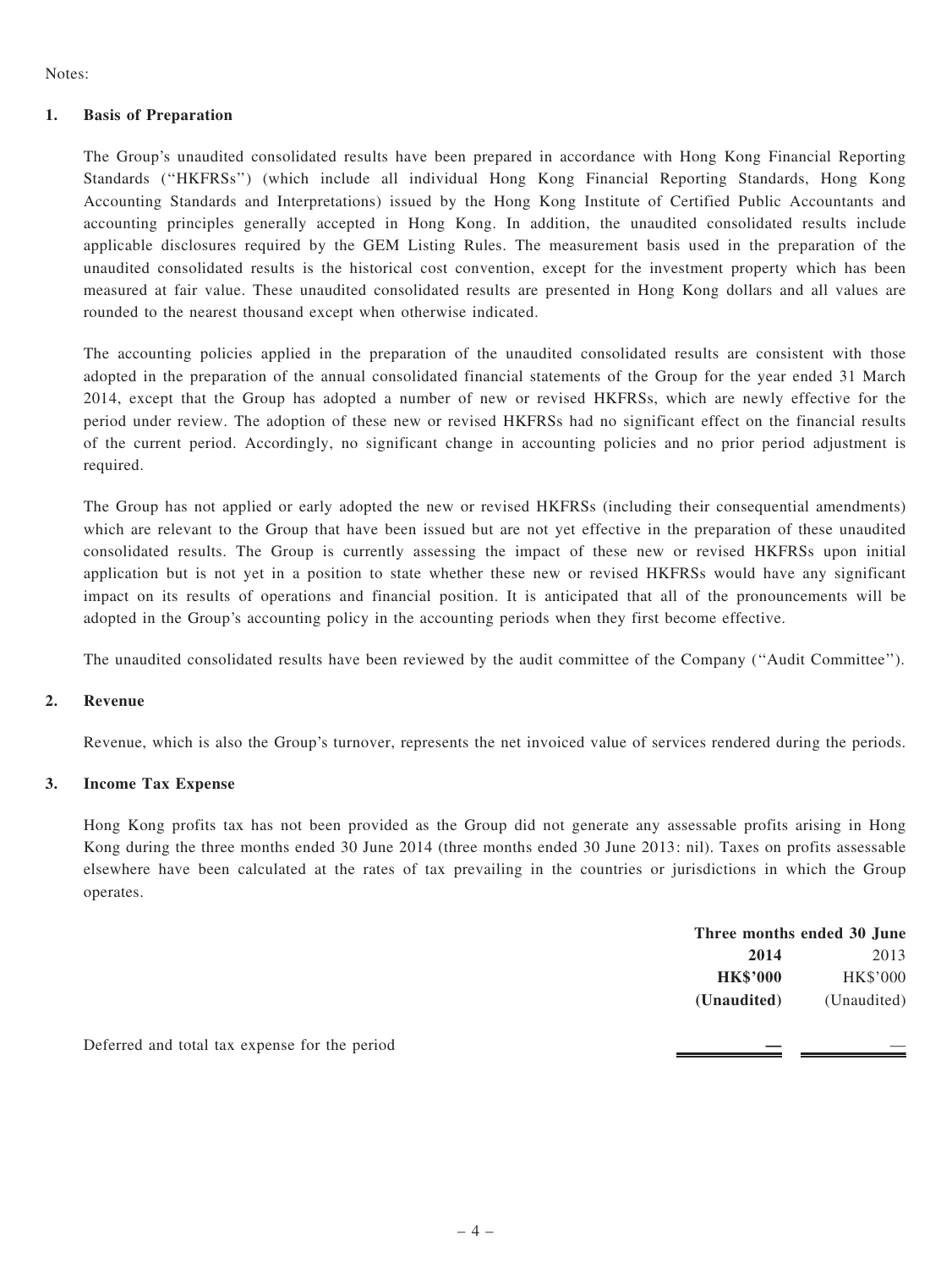#### 4. Loss Per Share Attributable to Equity Holders of the Company

The calculation of the basic loss per share amount is based on the unaudited consolidated loss for the period attributable to equity holders of the Company of about HK\$10,741,000 (three months ended 30 June 2013: HK\$7,935,000), and the number of ordinary shares of 756,355,000 (three months ended 30 June 2013: 756,355,000) in issue during the period.

No diluted loss per share is disclosed as there were no dilutive potential ordinary shares as at 30 June 2014 and 30 June 2013.

#### 5. Reserves

|                                                                                                                                                                          | <b>Share</b><br>premium<br>account<br>HK\$'000 | <b>Statutory</b><br>reserve<br>fund<br>HK\$'000<br>$(note\ a)$ | Foreign<br>currency<br>translation<br>reserve<br>HK\$'000<br>$(note\ b)$ | <b>Share</b><br>option<br>reserve<br>HK\$'000 | <b>Accumulated</b><br>losses<br>HK\$'000 | <b>Total</b><br>HK\$'000 |
|--------------------------------------------------------------------------------------------------------------------------------------------------------------------------|------------------------------------------------|----------------------------------------------------------------|--------------------------------------------------------------------------|-----------------------------------------------|------------------------------------------|--------------------------|
| At 1 April 2014 (audited)                                                                                                                                                | 372,468                                        | 3,349                                                          | 14,804                                                                   | 10,041                                        | (465, 481)                               | (64, 819)                |
| Loss for the period (unaudited)                                                                                                                                          |                                                |                                                                |                                                                          |                                               | (10, 741)                                | (10, 741)                |
| Total comprehensive expense<br>for the period (unaudited)<br>Equity-settled share option                                                                                 |                                                |                                                                |                                                                          |                                               | (10, 741)                                | (10,741)                 |
| arrangements (unaudited)<br>Transfer of share option reserve                                                                                                             |                                                |                                                                |                                                                          | 140                                           |                                          | 140                      |
| on the forfeited share options<br>(unaudited)                                                                                                                            |                                                |                                                                |                                                                          | (3)                                           | 3                                        |                          |
| At 30 June 2014 (unaudited)                                                                                                                                              | 372,468                                        | 3,349                                                          | 14,804                                                                   | 10,178                                        | (476, 219)                               | (75, 420)                |
| At 1 April 2013 (audited)                                                                                                                                                | 372,468                                        | 3,349                                                          | 14,319                                                                   | 7,793                                         | (424, 089)                               | (26, 160)                |
| Loss for the period (unaudited)<br>Other comprehensive income<br>for the period (could be<br>reclassified subsequently to<br>profit or loss):<br>Exchange differences on |                                                |                                                                |                                                                          |                                               | (7, 935)                                 | (7, 935)                 |
| translation of foreign<br>operations (unaudited)                                                                                                                         |                                                |                                                                | 515                                                                      |                                               |                                          | 515                      |
| Total comprehensive income/<br>(expense) for the period                                                                                                                  |                                                |                                                                |                                                                          |                                               |                                          |                          |
| (unaudited)<br>Equity-settled share option                                                                                                                               |                                                |                                                                | 515                                                                      |                                               | (7,935)                                  | (7, 420)                 |
| arrangements (unaudited)<br>Transfer of share option reserve<br>on the forfeited share options                                                                           |                                                |                                                                |                                                                          | 56                                            |                                          | 56                       |
| (unaudited)<br>At 30 June 2013 (unaudited)                                                                                                                               | 372,468                                        | 3,349                                                          | 14,834                                                                   | (1)<br>7,848                                  | (432, 023)                               | (33, 524)                |
|                                                                                                                                                                          |                                                |                                                                |                                                                          |                                               |                                          |                          |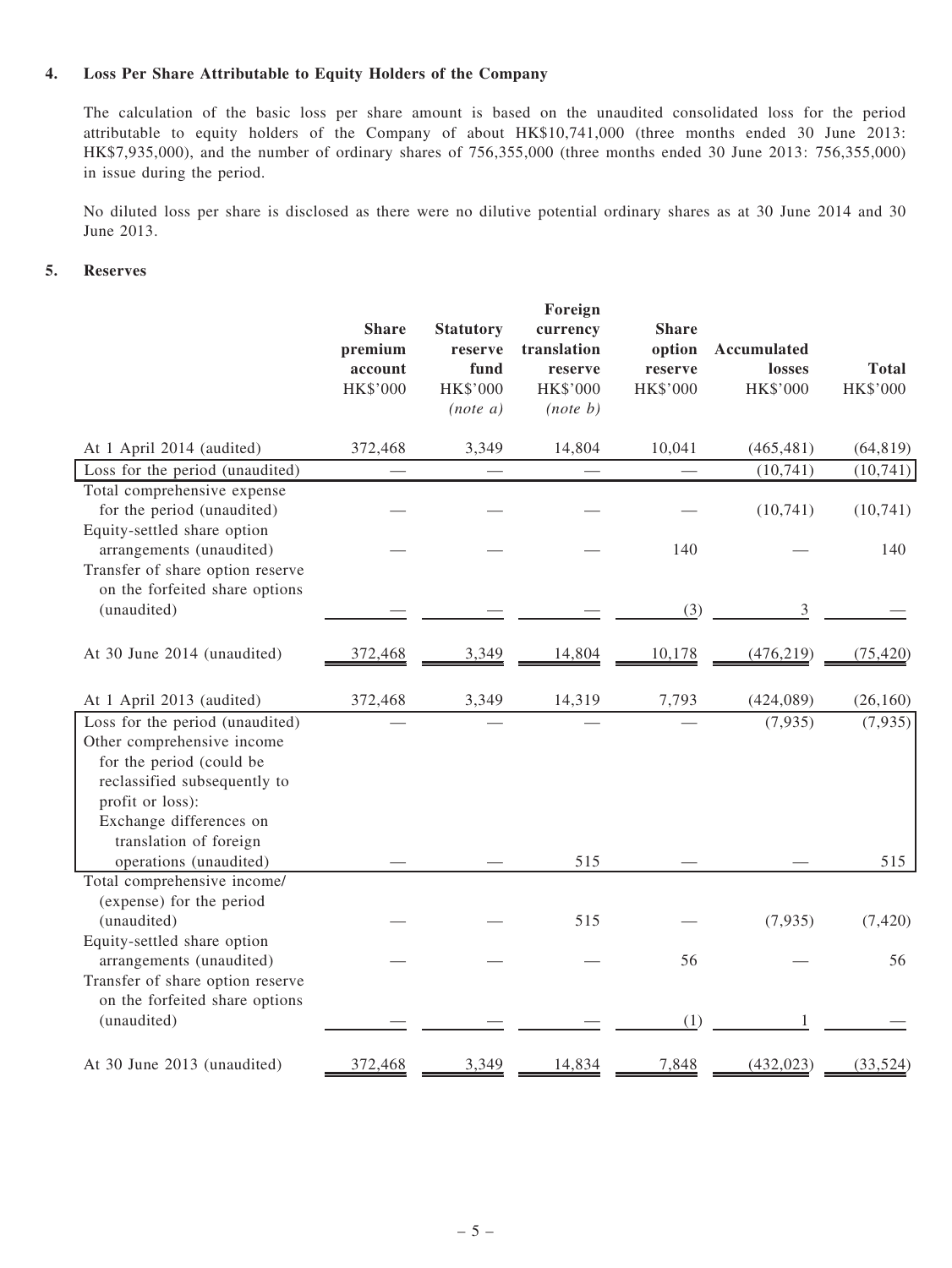#### Notes:

(a) Statutory reserve fund

Pursuant to the relevant laws and regulations for business enterprises in the People's Republic of China (the ''PRC''), a portion of the profits of the entities which are registered in the PRC has been transferred to the statutory reserve fund which is restricted as to use. When the balance of such reserve fund reaches 50% of the capital of that entity, any further appropriation is optional. The statutory reserve fund can be utilised, upon approval of the relevant authority, to offset prior years' losses or to increase capital. However, the balance of the statutory reserve fund must be maintained at least 25% of capital after such usage.

(b) Foreign currency translation reserve

Foreign currency translation reserve represents exchange differences relating to the translation of the net assets of the Group's foreign operations from their functional currencies to the Group's presentation currency (i.e. Hong Kong dollars) are recognised directly in other comprehensive income and accumulated in the foreign currency translation reserve. Such exchange differences accumulated in the foreign currency translation reserve are reclassified to profit or loss on the disposal of the foreign operations.

#### INTERIM DIVIDEND

The Board does not recommend the payment of any interim dividend for the three months ended 30 June 2014 (three months ended 30 June 2013: nil).

#### MANAGEMENT DISCUSSION AND ANALYSIS

#### Financial Review

#### Result

During the period under review, the business environment still dormant the Group's performance. Revenue of the Group for the three months ended 30 June 2014 amounted to about HK\$2.4 million, representing a decrease of about 74.7% as compared to that of about HK\$9.5 million for the three months ended 30 June 2013 which is mainly the result of decrease in revenue from other business partners in the wireless value-added services sector.

As a result of the decrease in revenue, the Group's cost of sales for the period under review decreased to about HK\$1.0 million from about HK\$4.5 million for the three months ended 30 June 2013 and the Group's gross profit decreased to about HK\$1.5 million for the three months ended 30 June 2014 compared to that of about HK\$5.0 million for the corresponding period last year.

Other income and gains in the period under review mainly represented investment income. Overall other income and gains decreased from about HK\$0.2 million for the three months ended 30 June 2013 to about HK\$0.1 million in current period. Other income and gains for the three months ended 30 June 2013 include gain from revaluation of fair value of an investment property and there is no such gain in current period.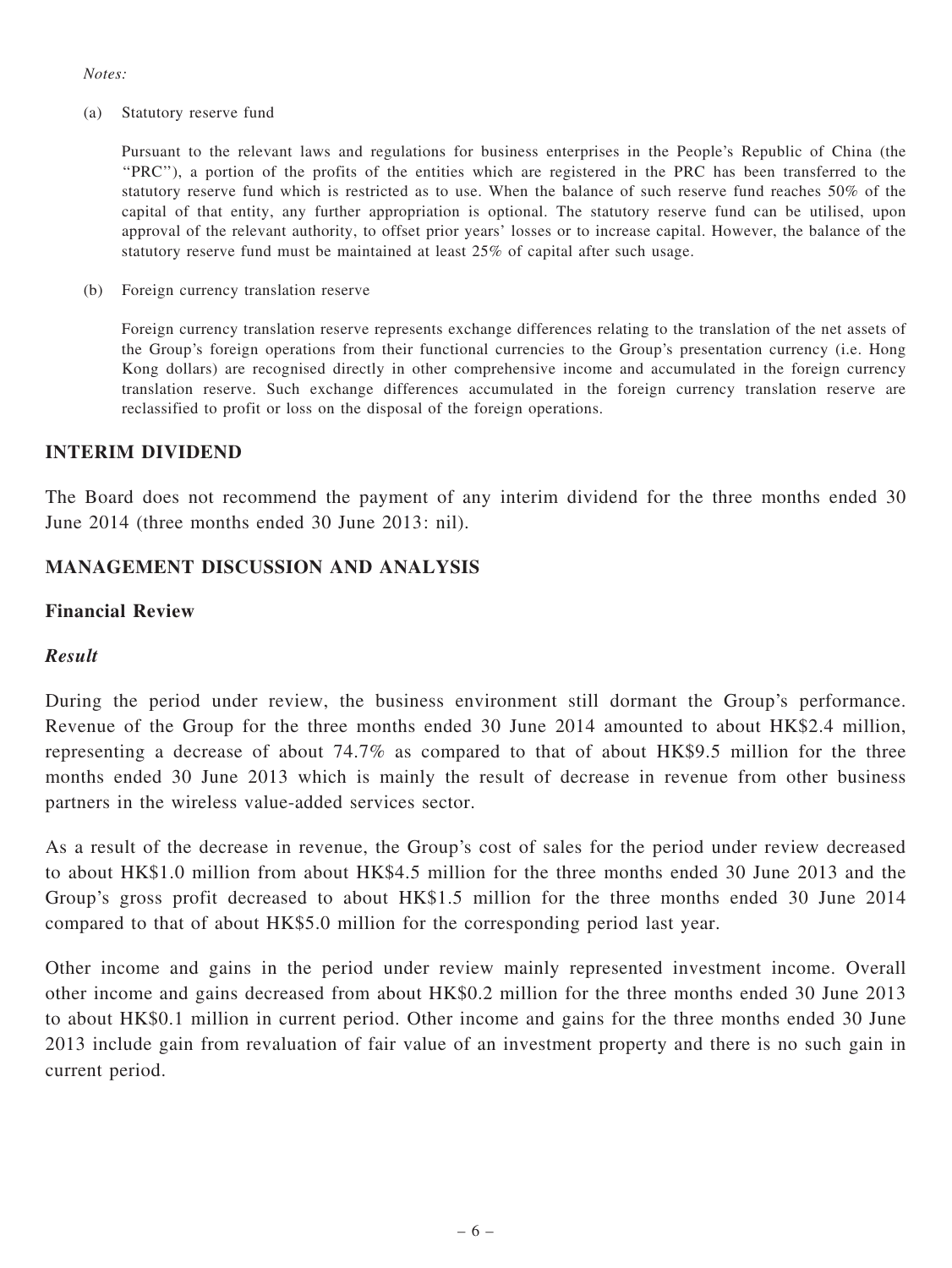Selling expenses amounted to about HK\$0.9 million for the three months ended 30 June 2014, which was decreased by about 72.7% compared to that of about HK\$3.3 million for the three months ended 30 June 2013. The decrease was mainly due to tight cost control and decrease in promotional marketing activities.

Administrative expenses has increased from about HK\$8.9 million for the three months ended 30 June 2013 to about HK\$10.5 million for the three months ended 30 June 2014, representing an increase of about 18.0%. The increase was mainly due to increase in staff cost (including key personnel) and office expenses.

Other expenses for the three months ended 30 June 2014 was in line with that for the three months ended 30 June 2013.

Due to a combination of the effect stated above, the Group's loss attributable to equity holders of the Group amounted to about HK\$10.7 million in the period under review, represented an increase in loss of about HK\$2.8 million as compared to that of about HK\$7.9 million in the first quarter of last year.

## Financial position

As at 30 June 2014, the total equity of the Group was approximately HK\$0.2 million (31 March 2014: HK\$10.8 million). The decrease was mainly due to the loss incurred during the period under review.

## Liquidity and Financial Resources

The Group adopts a prudent cash and financial management policy. In order to achieve better-cost control and minimize the cost of funds, the Group's treasury activities are centralized and cash is generally placed in deposits, denominated mostly in Renminbi and Hong Kong dollars. Cash is generally deposited with banks and denominated mostly in Renminbi and Hong Kong dollars.

During the period under review, the Group mainly financed its operations by revenue generated from its operations and the bank deposits held by the Group. As at 30 June 2014, total cash and bank balances (including pledged bank deposits) of the Group amounted to approximately HK\$4.4 million, representing an decrease of approximately HK\$8.4 million from approximately HK\$12.8 million as at 31 March 2014.

As at 30 June 2014, the Group did not have bank borrowing and the gearing ratio (calculated by total bank borrowings over total equity) was 0% (31 March 2014: 0%). There was no seasonality as to the Group's borrowing requirements and no committed borrowing facilities.

## Foreign Currency Exchange Exposure and Treasury Policies

As most of the Group's trading transactions, monetary assets and liabilities are denominated in Renminbi and Hong Kong dollars, the impact of foreign exchange exposure to the Group was minimal and there was no significant adverse effect on normal operations. As at 30 June 2014, no related hedges were made by the Group (31 March 2014: nil).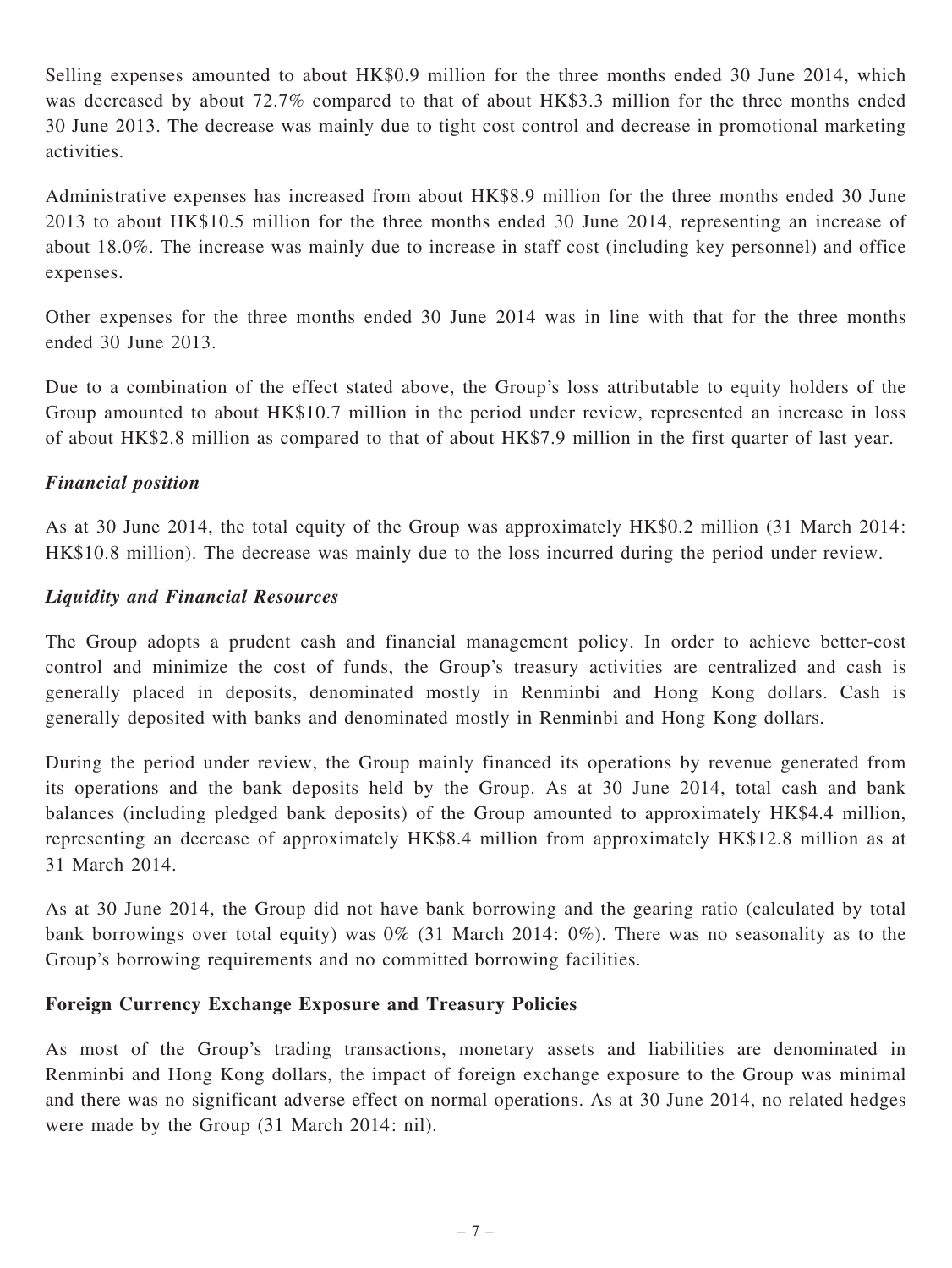## Contingent Liabilities

As at 30 June 2014, the Group had no material contingent liabilities (31 March 2014: nil).

## Capital Structure

The shares of the Company were listed on GEM on 28 March 2000. There was no change of the Company's capital structure during the period under review.

## Business Review and Outlook

During the first quarter of 2014, tight policies were continued for domestic telecommunication industry. The PRC government has strengthened the purification of internet content and requested operators to actively and significantly reduce their marketing expenses. Consequently, operators generally cut down their expenses for co-marketing and reduced support costs. During the quarter, revenue from the wireless music search project operated with China Mobile Limited on a long-term basis and from the music end-user based project was lower than that of the previous financial period on a quarter-toquarter basis as it was also impacted by the negative policies such as cutting marketing expenses by operators.

Market conditions for support projects with operators are increasingly challenging, and the Group is also actively seeking to strategically transform its business focus to open mobile internet market from the operator-cooperative support business market. We are actively developing applications which support internet and mainstream mobile phone platforms, including the Mi-Cu Ringtone (already launched), the lottery interaction zone, the lottery terminal, chess and card games for mobile phone. The Group will continuously strengthen its marketing and channel efforts, increase user base for new businesses and improve the quality of our products over the next quarter.

New business models and opportunities are emerging with the rapid development of the mobile internet. The Group will significantly cut back on the expenditure for projects with operators, invest capital to support new businesses and devote more resources to research and development team. The Group will continue its strategic transformation and seize any opportunity brought by the booming growth of the mobile internet to implement its new business deployment and strategies.

## DIRECTORS' AND CHIEF EXECUTIVE'S INTERESTS AND SHORT POSITIONS IN SHARES AND UNDERLYING SHARES

As at 30 June 2014, the interests and short positions of the Directors and chief executive in the shares and underlying shares of the Company or any of its associated corporations (within the meaning of Part XV of the Securities and Futures Ordinance (the ''SFO'')) which were notified to the Company and the Exchange pursuant to Divisions 7 and 8 of Part XV of the SFO (including interests or short positions which they were taken or deemed to have under such provisions of the SFO), or which were recorded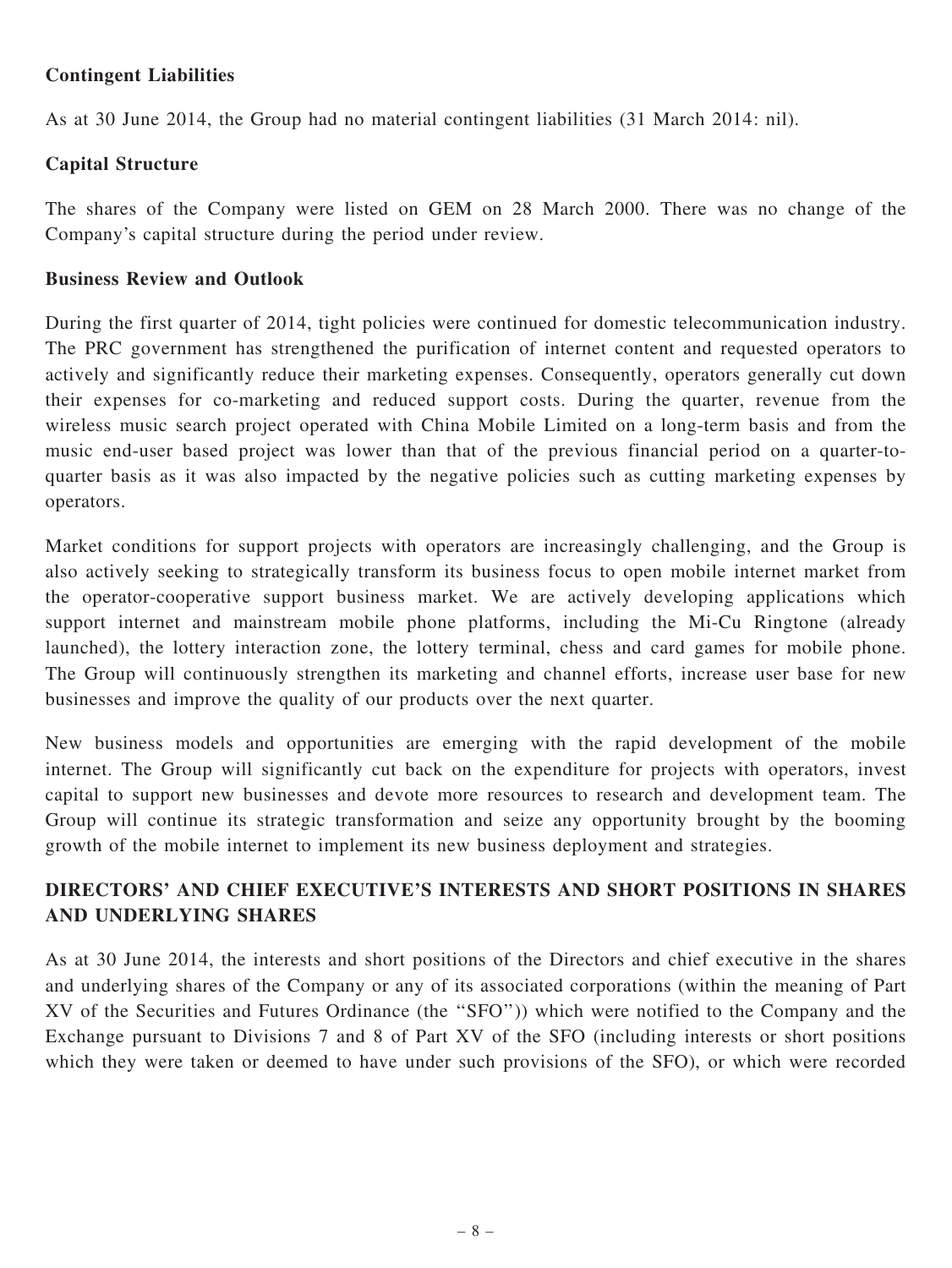in the register required to be kept by the Company under Section 352 of the SFO, or which were, pursuant to the code of conduct regarding securities transactions by Directors adopted by the Company, notified to the Company and the Exchange, were as follows:

#### Long positions in the ordinary shares of the Company

| <b>Name of Director</b> | <b>Notes</b> | Capacity and<br>nature of interest                                                | Number of<br>ordinary shares | Percentage of the<br>Company's issued<br>share capital<br>Note $(3)$ |
|-------------------------|--------------|-----------------------------------------------------------------------------------|------------------------------|----------------------------------------------------------------------|
| Mr. Yip Heon Keung      | (1)          | Interest of<br>a controlled corporation                                           | 181,682,918                  | 24.02%                                                               |
| Mr. Yip Heon Ping       | (2)          | Object of a discretionary<br>family trust and through<br>a controlled corporation | 181,682,918                  | 24.02%                                                               |

Notes:

- (1) These shares are held by Greenford Company (PTC) Limited (''Greenford'') and Bakersfield Global (PTC) Corporation (''Bakersfield'') as trustees of The Greenford Unit Trust and The Bakersfield Unit Trust, respectively. All the units of which are held by Ace Central Group (PTC) Limited ("Ace Central") as the trustee of The New Millennium Trust, a discretionary family trust and Mr. Yip Heon Keung is the sole director and sole shareholder of Ace Central. By virtue of the SFO, Mr. Yip Heon Keung is deemed to be interested in 181,682,918 shares of the Company held by Ace Central.
- (2) By virtue of the SFO, Mr. Yip Heon Ping, being one of the discretionary objects of The New Millennium Trust for the time being, is deemed to be interested in 181,682,918 shares of the Company. Among these shares, 122,597,702 shares were held by Greenford as beneficial owner. The entire issued share capital in Greenford is held by Mr. Yip Heon Ping.
- (3) Based on 756,355,000 shares of the Company in issue as at 30 June 2014.

#### Long positions in underlying shares of the Company

#### Share Options

The Company adopts and administers a share option scheme which is currently in force and effect for the purpose of providing incentives and rewards to eligible participants who contribute to the success of the Group's operations. The Company's original share option scheme was approved by the shareholders of the Company ("Shareholders") on 7 March 2000 (the "2000 Scheme"), and was terminated and replaced by a share option scheme approved by the Shareholders on 9 April 2002 (the "2002 Scheme"). The 2002 Scheme was terminated and replaced by a new share option scheme approved by the Shareholders on 5 August 2011 (the ''New Scheme''). The options granted under the 2000 Scheme, which were not exercised, terminated or expired previously, became expired on 21 August 2011.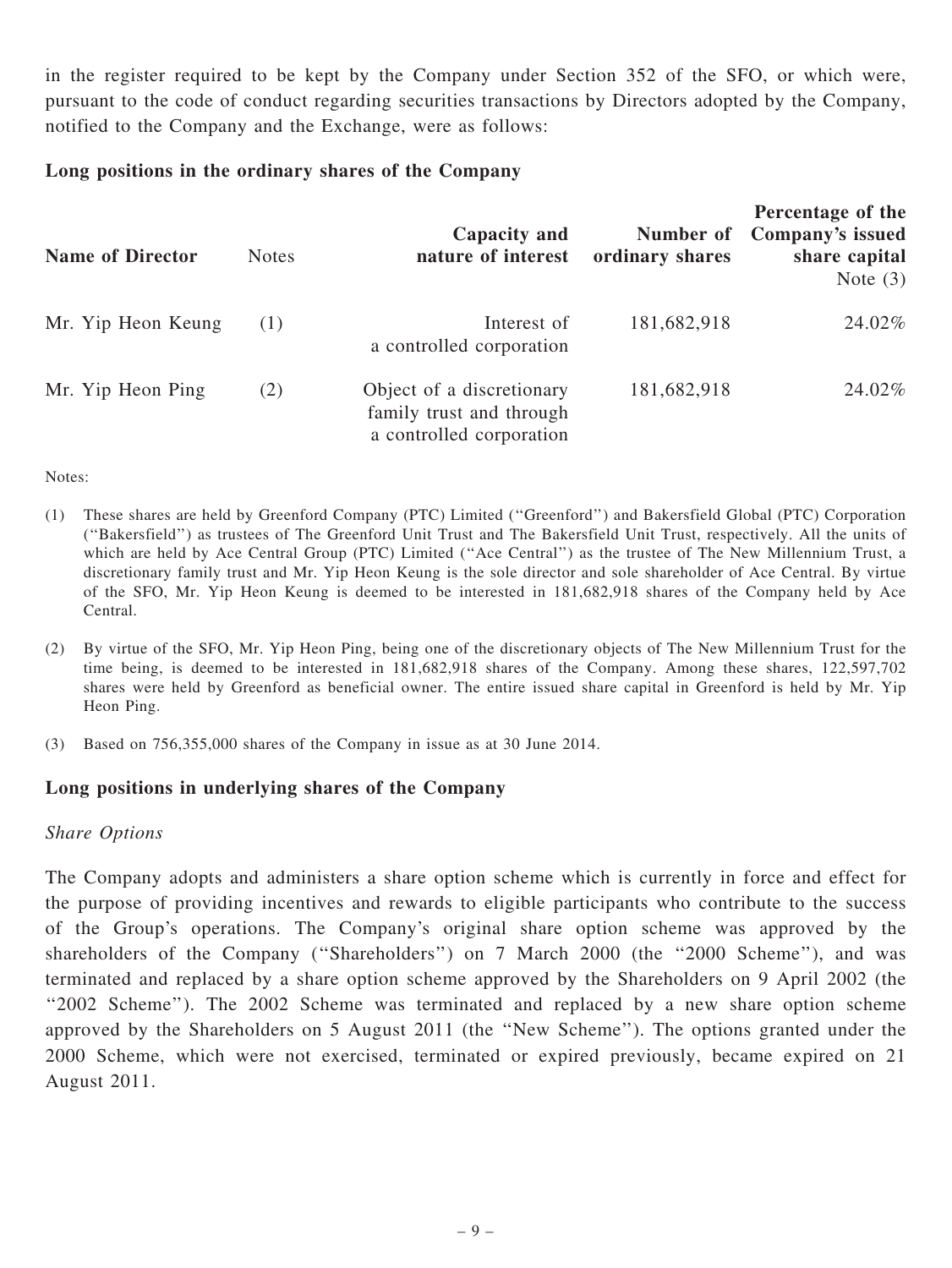A summary of the share option schemes is set out below:

## (a) 2002 Scheme

The 2002 Scheme became effective for a period of 10 years commencing on 23 April 2002. Eligible participants of the 2002 Scheme include all Directors and employees of the Group, suppliers, customers, consultants who provided services to the Group, shareholders of the subsidiaries of the Group and joint venture partners. Under the 2002 Scheme, the Directors may, at their sole discretion, grant to any eligible participants options to subscribe for ordinary shares of the Company. The exercise period of the options granted is determinable by the Directors, and commences after a certain vesting period and ends in any event not later than 10 years from the respective date when the share options are granted, subject to the provisions for early termination thereof. The 2002 Scheme was terminated and replaced by the New Scheme with effect from 5 August 2011. The options granted under the 2002 Scheme remain exercisable within their respective exercise periods.

## (b) New Scheme

At the annual general meeting of the Company held on 5 August 2011 (the ''2011 AGM''), an ordinary resolution was passed by the Shareholders to approve and adopt the New Scheme in place of the 2002 Scheme.

The New Scheme became effective for a period of 10 years commencing on 10 August 2011. Eligible participants of the New Scheme include all Directors and employees of the Group, suppliers, customers, consultants who provided services to the Group, shareholders of the subsidiaries of the Group and joint venture partners. Under the New Scheme, the Directors may, at their sole discretion, grant to any eligible participants options to subscribe for ordinary shares of the Company at the highest of (i) the closing price of shares of the Company on GEM as stated in the Exchange's daily quotation sheet on the date of the offer of grant; (ii) the average closing price of the shares of the Company on GEM as stated in the Exchange's daily quotation sheets for the five trading days immediately preceding the date of the offer of grant; and (iii) the nominal value of the Company's share. The offer of a grant of options may be accepted within 21 days from the date of the offer. A nominal consideration of HK\$1 is payable on acceptance of the grant of an option. The exercise period of the options granted is determinable by the Directors, which commences after the date of offer with a certain vesting period and ends in any event not later than 10 years from the respective date when the share options are granted, subject to the provisions for early termination thereof.

The total number of shares which may be allotted and issued upon exercise of all options to be granted under the New Scheme is an amount equivalent to 10% of the shares of the Company in issue as at the date of the 2011 AGM.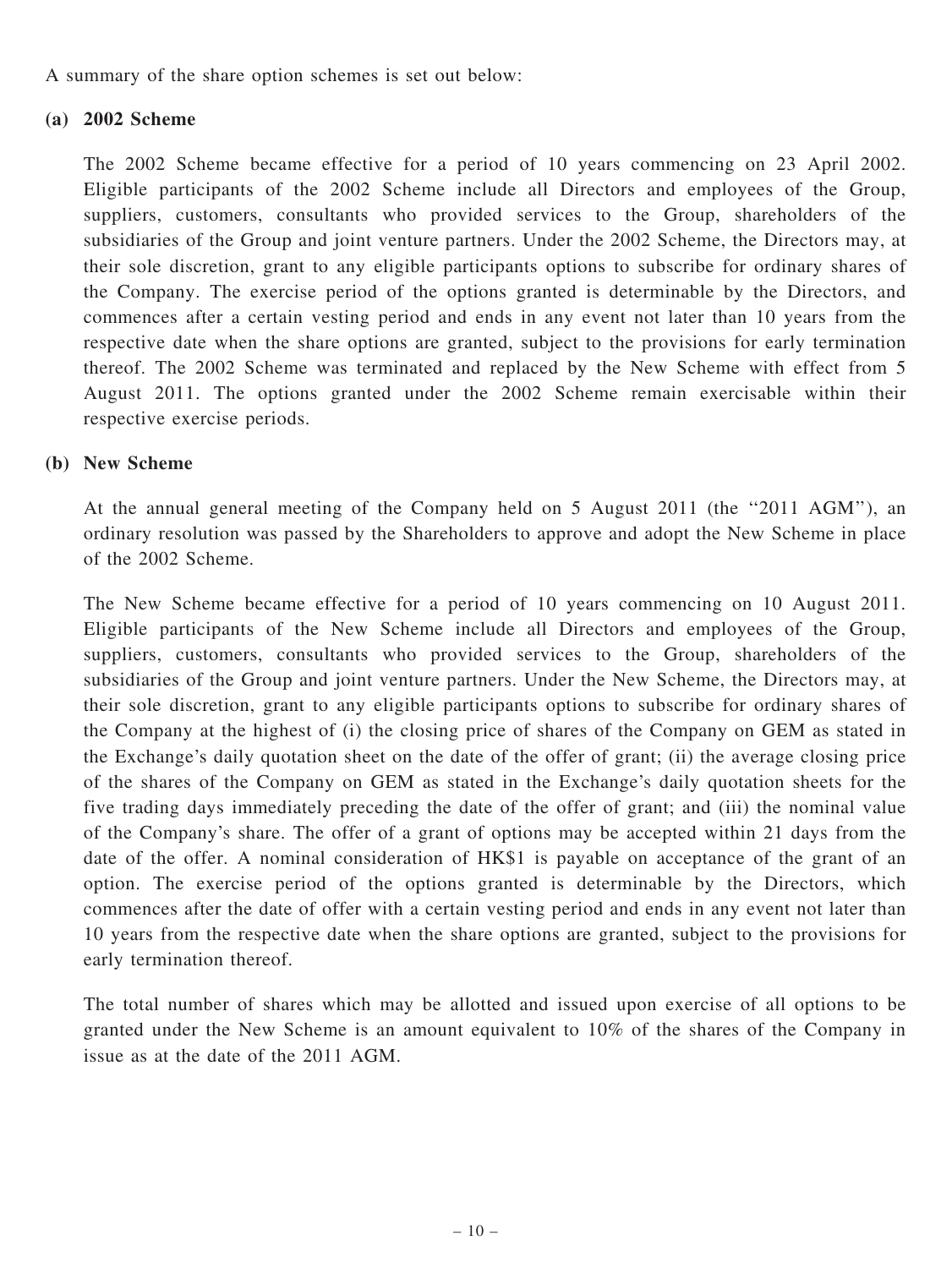The maximum number of shares to be allotted and issued upon the exercise of all outstanding options granted and yet to be exercised under the New Scheme and any other share option schemes of the Group must not in aggregate exceed 30% of the relevant class of shares of the Company in issue from time to time.

The number of shares in respect of which options may be granted to any individual in any 12 month period is not permitted to exceed 1% of the shares of the Company in issue at any point in time, without prior approval from the Shareholders. Options granted to substantial shareholders or independent non-executive Directors in excess of 0.1% of the Company's share capital and with an aggregate value in excess of HK\$5 million must be approved in advance by the Shareholders. The New Scheme does not provide for any minimum period for holding of options or any performance target before exercise of options.

The following Directors were granted share options under the 2002 Scheme and the New Scheme to subscribe for shares of the Company, details of which are as follows:

|                    |                       |                                 | Number of share options                  |                                |                       |                                  |                                                                     |                                                          |
|--------------------|-----------------------|---------------------------------|------------------------------------------|--------------------------------|-----------------------|----------------------------------|---------------------------------------------------------------------|----------------------------------------------------------|
| Name of Director   | At<br>1 April<br>2014 | Granted<br>during<br>the period | <b>Exercised</b><br>during the<br>period | Lapsed<br>during<br>the period | At<br>30 June<br>2014 | Date of share<br>options granted | <b>Exercise</b> period<br>of share options share options<br>granted | <b>Exercise</b><br>price of<br>granted<br>HK\$ per share |
| Ms. Li Luyi        | 4,000,000             |                                 |                                          |                                | 4,000,000             | 9 February 2010                  | 9 February 2010 to<br>8 February 2020                               | 0.66                                                     |
|                    | 2,500,000             |                                 |                                          |                                |                       |                                  | 2,500,000 23 November 2010 23 November 2010 to<br>22 November 2020  | 0.27                                                     |
| Mr. Yip Heon Keung | 7,000,000             |                                 |                                          |                                | 7,000,000             | 5 December 2013                  | 5 December 2013 to<br>4 December 2023                               | 0.165                                                    |
| Mr. Yip Heon Ping  | 7,000,000             |                                 |                                          |                                | 7,000,000             | 5 December 2013                  | 5 December 2013 to<br>4 December 2023                               | 0.165                                                    |

As at 30 June 2014, the Company had outstanding options to subscribe for up to 28,510,000 shares under the 2002 Scheme and 30,750,000 shares under the New Scheme.

Save as disclosed above, as at 30 June 2014, none of the Directors and chief executive of the Company had an interest or short position in the ordinary shares or underlying shares of the Company or any of its associated corporations that was notified to the Company and the Exchange pursuant to Divisions 7 and 8 of Part XV of the SFO, or was required to be recorded pursuant to Section 352 of the SFO, or as otherwise notified to the Company and the Exchange pursuant to Rule 5.46 of the GEM Listing Rules.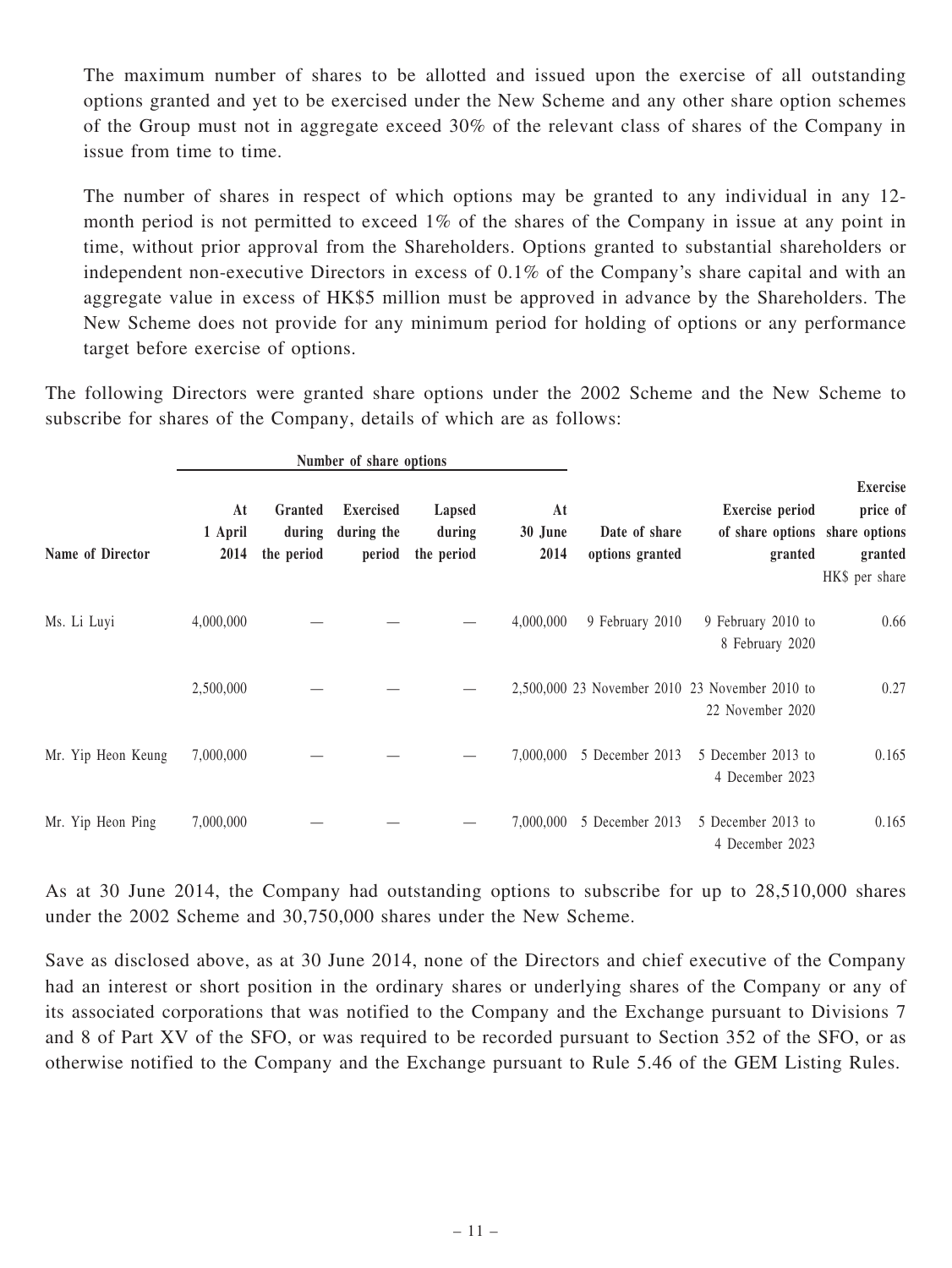#### INTERESTS AND SHORT POSITIONS OF SUBSTANTIAL SHAREHOLDERS

As at 30 June 2014, shareholders (other than the Directors or chief executive of the Company) who had interests or short positions in the shares or underlying shares of the Company which would fall to be disclosed to the Company under the provisions of Divisions 2 and 3 of Part XV of the SFO, or which were recorded in the register required to be kept by the Company under Section 336 of the SFO were as follows:

#### Long positions in the ordinary shares or underlying shares of the Company

| Name of shareholder                                                            | <b>Notes</b>           | Capacity and<br>nature of interest                                                                       | Number of<br>ordinary shares or<br>underlying shares | Percentage of the<br>Company's issued<br>share capital<br>Note $(9)$ |
|--------------------------------------------------------------------------------|------------------------|----------------------------------------------------------------------------------------------------------|------------------------------------------------------|----------------------------------------------------------------------|
| Greenford Company (PTC) Limited                                                | (1)                    | Beneficially owned                                                                                       | 122,597,702                                          | 16.21%                                                               |
| Century Technology Holding (PTC) Limited                                       | (2)                    | Beneficially owned                                                                                       | 114,851,701                                          | 15.18%                                                               |
| Bakersfield Global (PTC) Corporation                                           | (3)                    | Beneficially owned                                                                                       | 59,085,216                                           | 7.81%                                                                |
| Ace Central Group (PTC) Limited<br>(as trustee of<br>The New Millennium Trust) | (4)                    | Trustee of a discretionary<br>family trust and through<br>controlled corporations                        | 181,682,918                                          | 24.02%                                                               |
| Mr. Yip Seng Mun                                                               | $(2), (3), (4) \& (5)$ | Founder of a<br>discretionary family trust,<br>beneficially owned and through<br>controlled corporations | 301,095,619                                          | 39.81%                                                               |
| Knicks Capital Inc.                                                            | (6)                    | Beneficially owned                                                                                       | 40,480,000                                           | 5.35%                                                                |
| Mr. Zhang Xingsheng                                                            | (6)                    | Interest of<br>a controlled corporation                                                                  | 40,480,000                                           | 5.35%                                                                |
| Right Advance Management Limited                                               | (7)                    | Beneficially owned                                                                                       | 150,000,000                                          | 19.83%                                                               |
| Ms. Wang Li Mei                                                                | (7)                    | Interest of<br>a controlled corporation                                                                  | 150,000,000                                          | 19.83%                                                               |
| Mr. Wang Leilei                                                                | (7)                    | Interest of<br>a controlled corporation                                                                  | 150,000,000                                          | 19.83%                                                               |
| Will City Limited                                                              | (8)                    | Beneficially owned                                                                                       | 100,000,000                                          | 13.22%                                                               |
| Ms. Zhang Yingnan                                                              | (8)                    | Interest of<br>a controlled corporation                                                                  | 100,000,000                                          | 13.22%                                                               |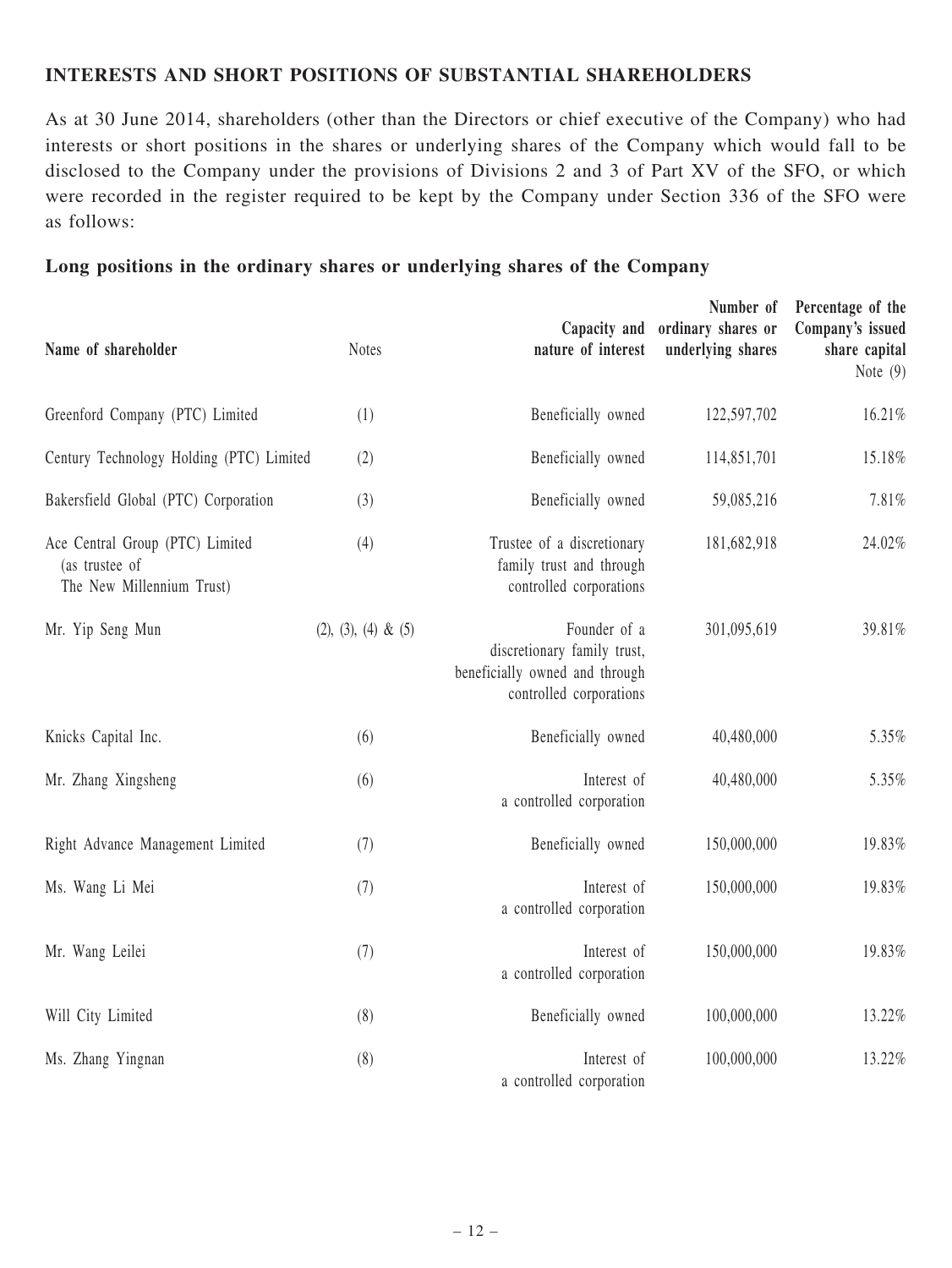#### Notes:

- (1) Greenford is a company incorporated in the British Virgin Islands and its entire issued share capital is held by Mr. Yip Heon Ping, an Executive Director.
- (2) Century Technology Holding (PTC) Limited (''Century'') is a company incorporated in the British Virgin Islands and its entire issued share capital is beneficially owned by Mr. Yip Seng Mun, a former Director.
- (3) Bakersfield is a company incorporated in the British Virgin Islands and its entire issued share capital is beneficially owned by Mr. Yip Seng Mun.
- (4) An aggregate of 181,682,918 shares are held through Greenford and Bakersfield as trustees of The Greenford Unit Trust and The Bakersfield Unit Trust, respectively. All the units of which are held by Ace Central as the trustee of The New Millennium Trust, a discretionary family trust established with Mr. Yip Seng Mun as the founder and Mr. Yip Heon Ping as one of the discretionary objects for the time being. Mr. Yip Heon Keung, an Executive Director, is the sole director and sole shareholder of Ace Central.
- (5) By virtue of the SFO, Mr. Yip Seng Mun is deemed to be interested in 181,682,918 shares of the Company as the founder of The New Millennium Trust, 114,851,701 shares of the Company as the beneficial owner of Century and personally interested in 561,000 shares of the Company. In addition, he is also entitled to his share options to subscribe for 4,000,000 shares of the Company in his capacity as an employee of the Group.
- (6) Knicks Capital Inc. is a company incorporated in the British Virgin Islands and its entire issued share capital is held by Mr. Zhang Xingsheng.
- (7) Right Advance Management Limited (''Right Advance'') is a company incorporated in the British Virgin Islands and its entire issued share capital is registered in the name of Ms. Wang Li Mei, and such shares are ultimately owned by Mr. Wang Leilei. Ms. Wang Li Mei is the sole director of Right Advance.
- (8) Will City Limited is a company incorporated in the British Virgin Islands and its entire issued share capital is held by Ms. Zhang Yingnan.
- (9) Based on 756,355,000 shares of the Company in issue as at 30 June 2014.

Save as disclosed above, as at 30 June 2014, the Company has not been notified by any persons (other than the Directors or chief executive of the Company) who had interests or short positions in the shares or underlying shares of the Company which would fall to be disclosed to the Company under the provisions of Divisions 2 and 3 of Part XV of the SFO, or which were recorded in the register required to be kept by the Company under Section 336 of the SFO.

#### COMPETING INTERESTS

None of the Directors or the controlling shareholders of the Company or their respective associates (as defined under the GEM Listing Rules) have any interests in a business which competes or may compete with the business of the Group, or has any other conflict of interest with the Group during the period under review.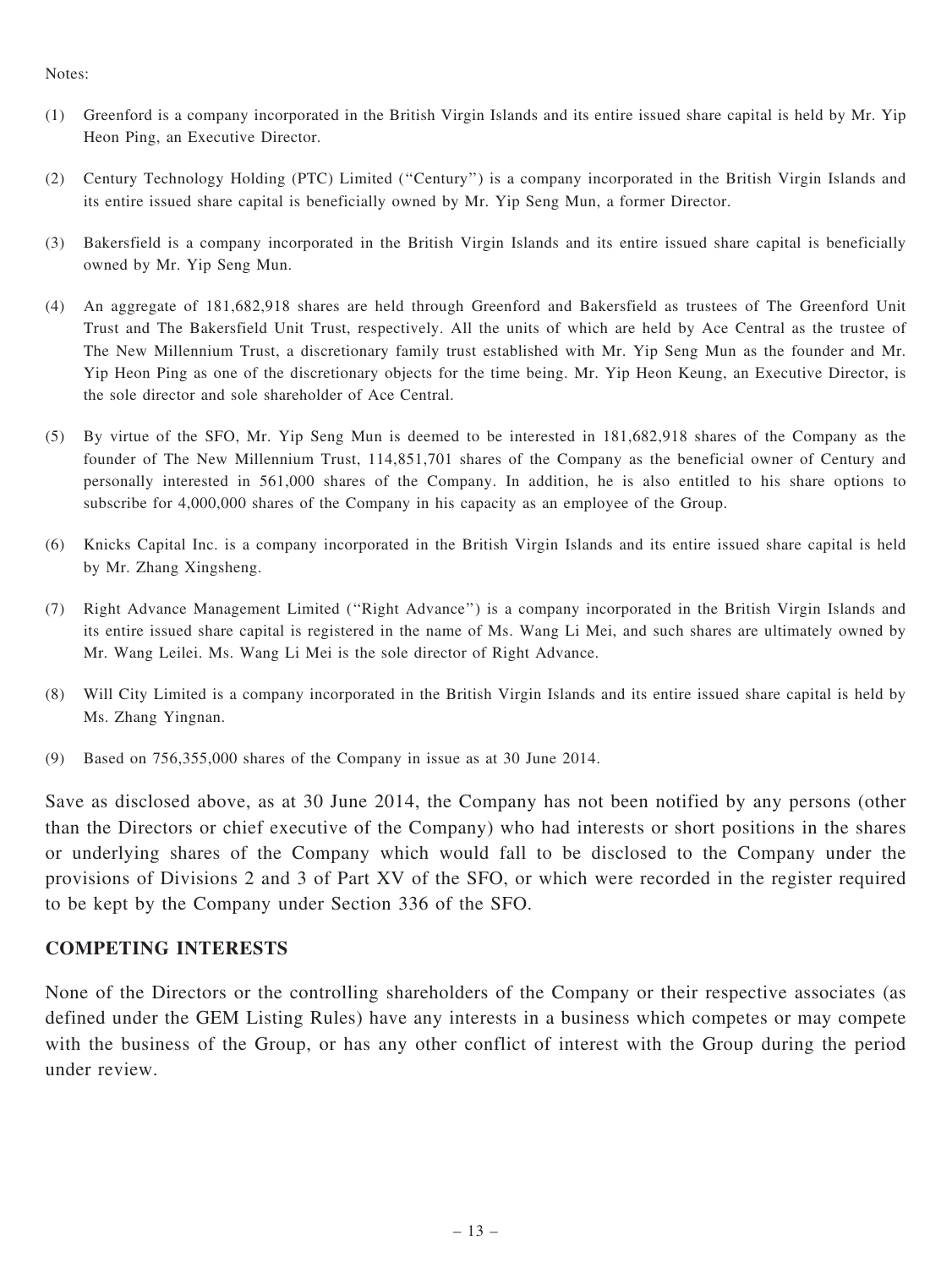#### PURCHASE, REDEMPTION OR SALE OF THE COMPANY'S LISTED SECURITIES

During the three months ended 30 June 2014, neither the Company nor any of its subsidiaries has purchased, redeemed or sold any of the Company's listed securities.

#### DIRECTORS' SECURITIES TRANSACTIONS

The Company has adopted a code of conduct regarding securities transactions by Directors on terms no less exacting than the required standard of dealings as set out in Rules 5.48 to 5.67 of the GEM Listing Rules. In response to specific enquiry made by the Company, each of the Directors gave confirmation that he/she complied with the required standard of dealings and the code of conduct regarding securities transactions by the Directors throughout the three months ended 30 June 2014.

#### CORPORATE GOVERNANCE CODE

The Company has complied with all the code provisions set out in the Corporate Governance Code (the ''CG Code'') as contained in Appendix 15 to the GEM Listing Rules throughout the period under review.

#### AUDIT COMMITTEE

The Company established the Audit Committee on 7 March 2000 and has formulated and from time to time amended its written terms of reference in accordance with the provisions set out in the CG Code. The primary duties of the Audit Committee include review and supervision of the Group's financial reporting system and internal control procedures, review of the Group's financial information and review of the Group's relationship with its auditors.

As at the date of this announcement, the Audit Committee comprised three independent non-executive Directors, namely Mr. Tam Chun Wan (Chairman of the Audit Committee), Ms. Tse Yuet Ling, Justine and Ms. Lai May Lun.

The Audit Committee has reviewed this announcement and has provided advice and comments thereon.

## REMUNERATION COMMITTEE

In accordance with the CG Code, the Company established the remuneration committee (''Remuneration Committee'') on 17 June 2005 with written terms of reference. The principal responsibilities of the Remuneration Committee include making recommendations to the Board on the Company's policy and structure for remuneration of all Directors and senior management and reviewing the specific remuneration packages of all executive Directors and senior management by reference to corporate goals and objectives resolved by the Board from time to time.

The Remuneration Committee comprises two independent non-executive Directors, namely Ms. Tse Yuet Ling, Justine (Chairman of the Remuneration Committee) and Ms. Lai May Lun, and one executive Director, Mr. Yip Heon Keung.